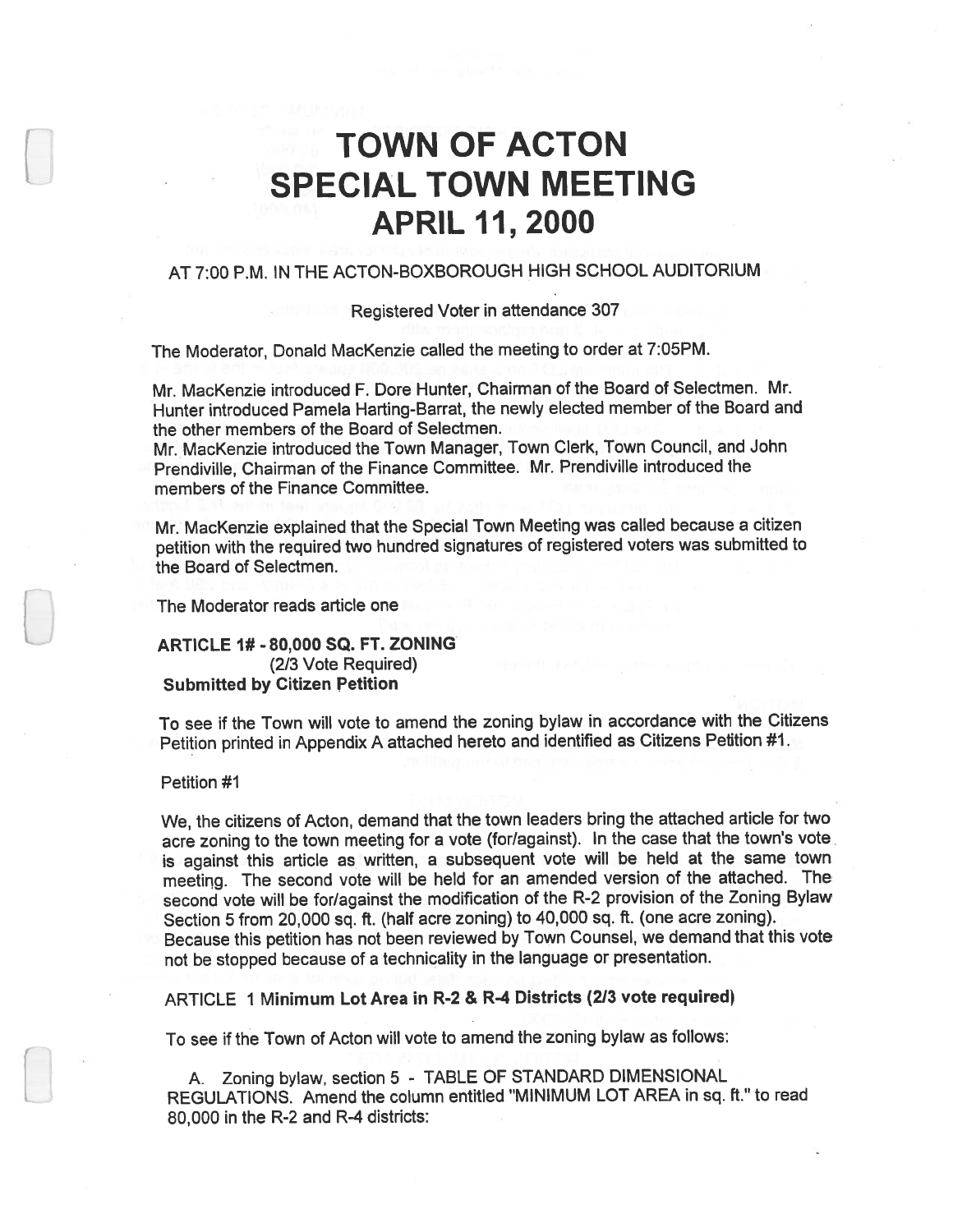|                         | <b>MINIMUM LOT AREA</b> |
|-------------------------|-------------------------|
| <b>ZONING DISTRICTS</b> | in sq. ft.              |
| $R-2$                   | 80,000                  |
|                         | [20,000]                |
| $R - 4$                 | 80,000                  |
|                         | [40,000]                |

[Note: For informational purposes, the presen<sup>t</sup> minimum lot area requirements are shown in italic print with brackets.]

- B. Zoning bylaw, section 5.3.4, Hammerhead Lots. Delete sections 5. 3. 4. 2 and 5. 3. 4. 3 and replace them with:
	- 5. 3. 4. 2 The minimum LOT area shall be 200,000 square feet in the in the R-2, R-4, R-8/4, R-8, R-I0 and R-10/8 Districts; and
	- 5. 3. 4. 3 The LOT shall contain <sup>a</sup> dwelling location square with <sup>a</sup> minimum side of 200 feet in the R-2, R-4, R-8/4, R-8, RIO and R-JO/8 Districts. The dwelling shall be located within the dwelling location square; and

[Note - Sections currently read:

- 5. 3. 4. 2 The minimum LOT area shall be 80,000 square feet in the R-2 District 120,000 square feet in the R-4 District, and 200,000 square feet in the R-8/4, R-8, R-10/8 and R-10 Districts; and
- 5.3.4.3 The LOT shall contain <sup>a</sup> dwelling location square with <sup>a</sup> minimum side of 150 feet in the R-2 District, 175 feet in the R-4 District, and 200 feet in the R-8/4, R-8, R-10/8 and R-10 Districts. The dwelling shall be located within the dwelling location square; and]

Or take any other action relative thereto.

### MOTION:

Ms. Friedrichs moves that the Town amend the Zoning By-law as set forth in sections A & B of the draft zoning article attached to the petition.

#### MOTION LOST

## MOTION TO AMEND:

Ms. Friedrichs moves to amend the motion under article 1 by adding <sup>a</sup> new Section 8.9 to the Zoning Bylaw.

Section 8.9: <sup>A</sup> single or <sup>a</sup> two-family residence located on <sup>a</sup> lot which complied with the minimum lot area requirements applicable on March 3, 2000 may be altered, added to, or expanded in floor area despite the increase in lot area requirements adopted on April 11, 2000, provided such alteration, addition, or expansion complies with any applicable yar<sup>d</sup> set back requirements in effect on such date, but no such lot shall be further divided unless all lots resulting from such division comply with the minimum lot area requirements adopted April 11, 2000.

#### MOTION TO AMEND IS LOST

## VOTE 118 YES 78 NO 40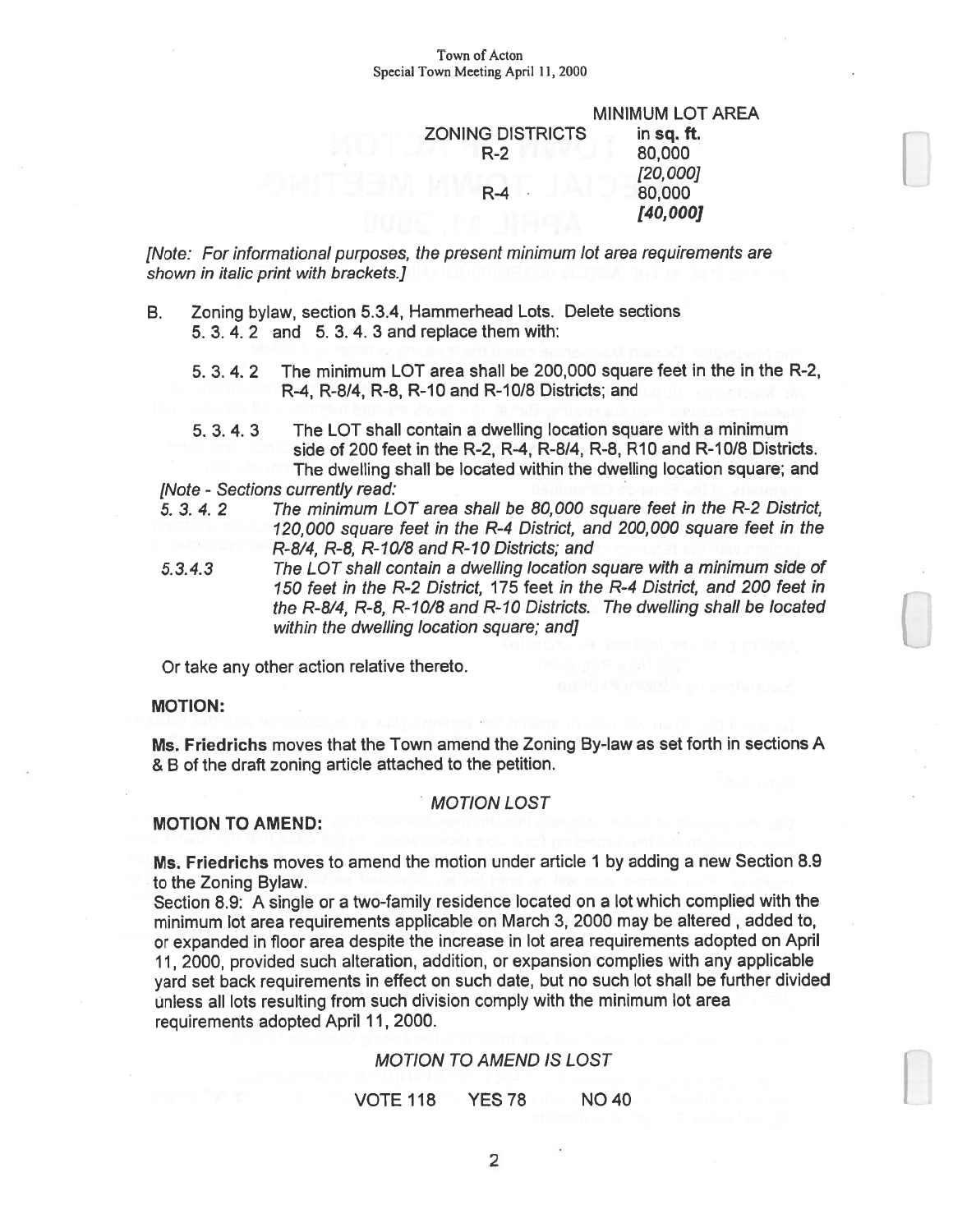MOTION:

Mr. Cady moves to lay Article #1 on the table.

#### MOTION TO LAY ON THE TABLE CARRIES VOTE278 YES 198 N080

MOTION:

Mr. Cady moves to take no action on Article #2.

## MOTION IS LOST (VOICE VOTE)

#### ARTICLE 2# WETLANDS AND FLOOD PLAIN EXCLUSION (2/3 Vote Required) the South-cell and room of Submitted by Citizen Petition

To see if the Town will vote to amend the zoning bylaw in accordance with the Citizens Petition printed in Appendix A attached hereto and identified as Citizens Petition #2.

## Petition #2

We, the citizens of Acton, demand that the town leaders bring the attached article which "provides that no areas within wetlands and flood <sup>p</sup>lains can be counted towards the minimum lot area, minimum frontage, and minimum lot width," to the town meeting for <sup>a</sup> vote (for/against). This article is the same article originally brought forth in the draft. 'Proposed Zoning Articles" (dated January 30, 1999), presented at the Public Hearing on January 24, 2000.

Because this petition has not been reviewed by town counsel, we demand that this vote not be stopped because of <sup>a</sup> technicality in the language or presentation.

## Appendix A

## ZONING ARTICLE 14 CHANGES TO LOT AREA, FRONTAGE, AND LOT WIDTH IN RESIDENTIAL DISTRICTS (2/3 vote required)

To see if the Town of Acton will vote to amend section <sup>5</sup> of the zoning bylaw as follows:

- A. Delete section 5.2.1 and replace it with <sup>a</sup> new sedtion 5.2.1 as follows:
	- 5.2.1 LOT area LOT area shall be determined by calculating the area within <sup>a</sup> LOT including any area within the LOT over which easements have been granted, provided that no area within <sup>a</sup> STREET shall be included in determining minimum LOT area, and provided further that in the R-2, R-4, <sup>R</sup> 8, R-8/4, R-10, and R-10/8 districts no area within <sup>a</sup> Flood Plain District, or wetland as determined under the Massachusetts Wetlands Protection Act shall be included in determining minimum LOT area. [Note - this section presently reads: 5.2.1 LOT area -LOT area shall be determined by calculating the area within <sup>a</sup> LOT including any area within the LOT over which easements have been granted, provided that no area within <sup>a</sup> STREET shall be included in determining minimum LOT area.]
- B. Delete section 5.2.2 and replace it with <sup>a</sup> new section 5.2.2 as follows: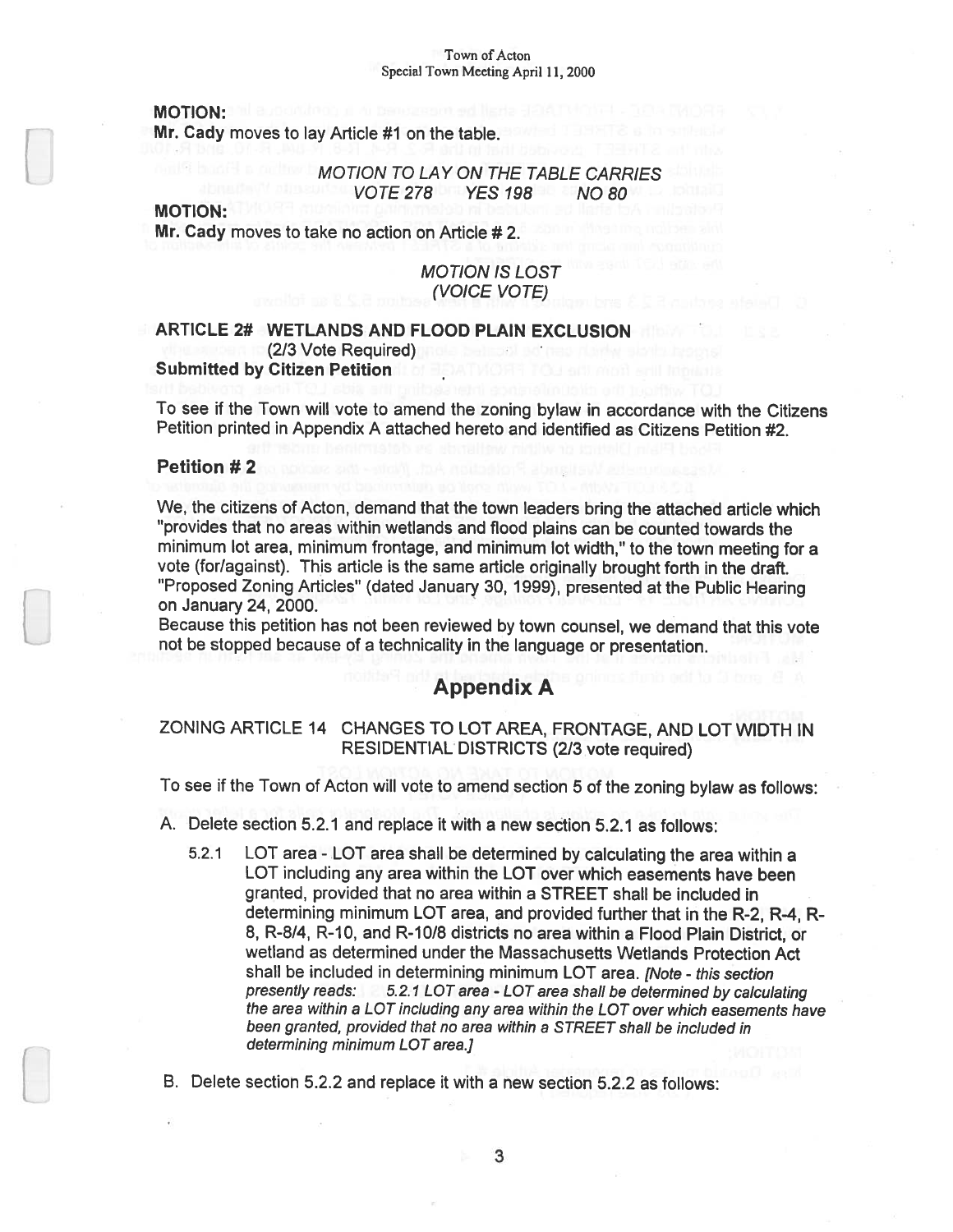- 5.2.2 FRONTAGE FRONTAGE shall be measured in <sup>a</sup> continuous line along the sideline of <sup>a</sup> STREET between the points of intersection of the side LOT lines with the STREET, provided that in the R-2, R-4, R-8, R-814, R-1O, and R-1018 districts no portion of <sup>a</sup> STREET sideline that is located within <sup>a</sup> Flood Plain District, or wetland as determined under the Massachusetts Wetlands Protection Act shall be included in determining minimum FRONTAGE. [Note this section presently reads: 5.2.2 FRONTAGE - FRONTAGE shall be measured in <sup>a</sup> continuous line along the sideline of <sup>a</sup> STREET between the points of intersection of the side LOT lines with the STREET.]
- C. Delete section 5.2.3 and replace it with <sup>a</sup> new section 5.2.3 as follows:
	- 5.2.3 LOT Width LOT width shall be determined by measuring the diameter of the largest circle which can be located along a continuous, but not necessarily straight line from the LOT FRONTAGE to the principal STRUCTURE on the LOT without the circumference intersecting the side LOT lines, provided that in the R-2, R-4, R-8, R-814, R-1O, and R-1018 districts the minimum LOT width shall not include any portions on the LOT that are located within the Flood Plain District or within wetlands as determined under the

Massachusetts Wetlands Protection Act. [Note - this section presently reads: 5.2.3 LOT Width - LOT width shall be determined by measuring the diameter of the largest circle which can be located along <sup>a</sup> continuous, but not necessarily straight line from the LOT FRONTAGE to the principal STRUCTURE on the LOT without the circumference intersecting the side LOT lines.]

Or take any other action relative thereto. ZONING ARTICLE 14 -Lot Area Frontage, and Lot Width, 12/30/99 Draft

#### MOTION:

Ms. Friedrichs moves that the Town amend the Zoning By-law as set forth in sections A, B, and C of the draft zoning article attached to the Petition.

#### MOTION:

Mr. Cady moves to take no action.

#### MOTION TO TAKE NO ACTION LOST

(VOICE VOTE)

The voice vote to take no action is challenged. The Moderator calls for a teller count.

MOTION TO TAKE NO ACTION CARRIES VOTE267 YES 139 NO 128

#### MOTION:

Mrs. Shaher moves to reconsider Article # 2. (2/3 vote required)

> MOTION TO RECONSIDER IS LOST VOTE286 YES 161 NO 125

#### MOTION;

Mrs. Donald moves to reconsider Article # 1. (2/3 vote required)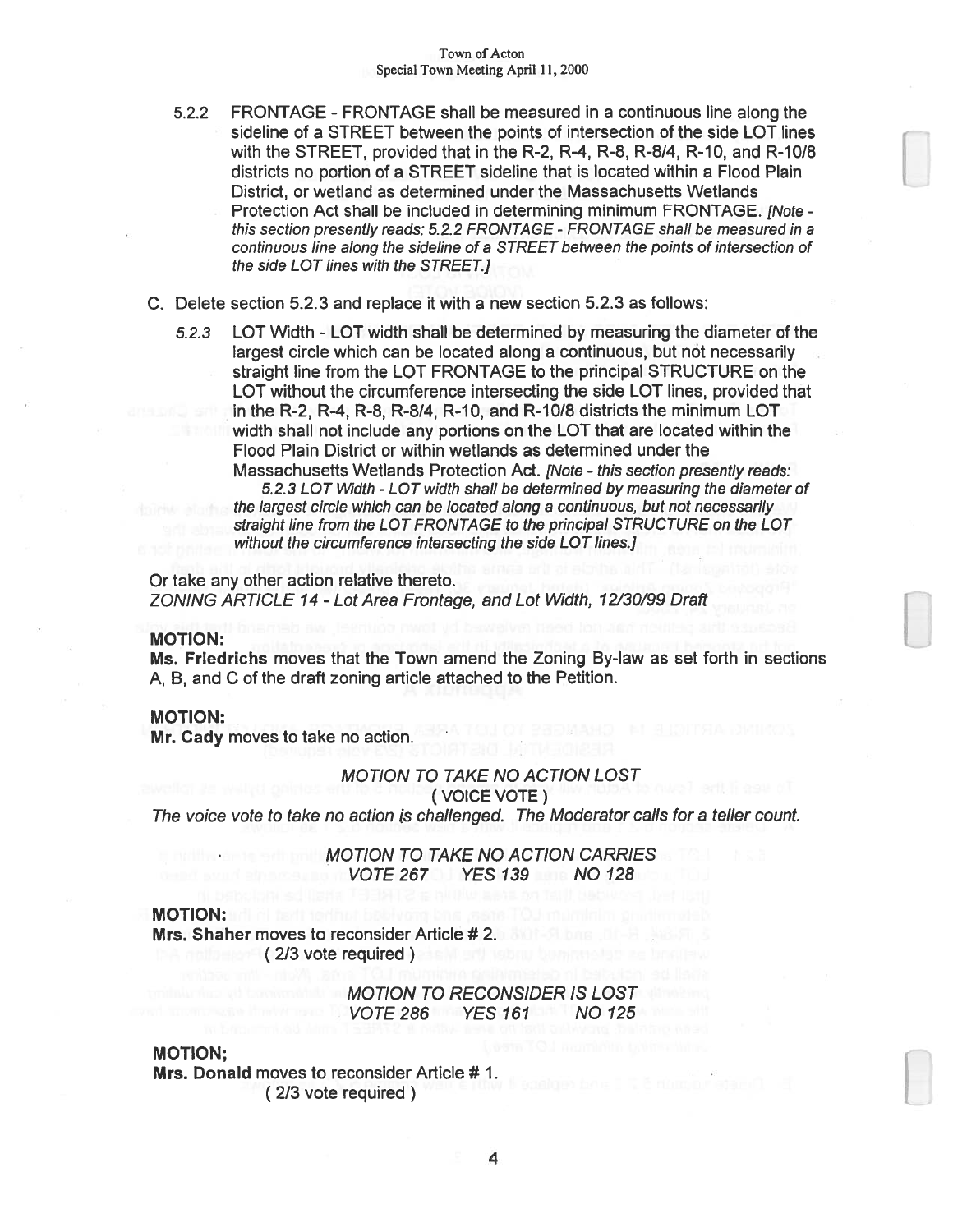#### MOTION TO RECONSIDER IS LOST (VOICE VOTE)

## ARTICLE 3# -SEPTIC SYSTEM LIMITATIONS (2/3 Vote Required) Submitted by Citizen Petition

To see if the Town will vote to amend the zoning bylaw in accordance with the Citizens Petition printed in Appendix A attached hereto and identified as Citizens Petition #3.

#### Petition # 3

We, the citizens of Acton, demand that the town leaders bring the following to the town meeting for <sup>a</sup> vote (for/against):

A vote to enact the draft provisions of Article 12 "Housing Density by Capacity for Individual Septic Systems" of the "Proposed Zoning Articles" (dated December 30,1999), presented at the public Hearing on January 24, 2000, that prohibits builders from "taking advantage of the one or few suitable sites for leaching fields that serve more than one dwelling unit," with one modification to that article. The modification will be that there will be no exemptions for PCRC, or any other type of development.

Because this petition has not been reviewed by town counsel, we demand that this vote not be stopped because of <sup>a</sup> technicality in the language or presentation.

## PLEASE NOTE

The petitioner has notified the Board of Selectmen that Article 3 was submitted to the Town Clerk with an incorrect attachment. The Selectmen are required to print <sup>a</sup> Citizens' Petition Article exactly as submitted, and have done so. However, in order to aid voters in understanding the petitioner's request, we have included "the draft provisions of Article 12, Housing Density by Capacity for individual Septic Systems" (as referenced in the petition) as Appendix <sup>B</sup> at the back of this Warrant.

## Appendix B

## ZONING ARTICLE 12 HOUSING DENSITY BY CAPACITY FOR INDIVIDUAL SEPTIC SYSTEMS (2/3 vote required)

To see if the Town of Acton will vote to amend the zoning bylaw by adding <sup>a</sup> new section 5.3.13 as follows:

- 5.3.13 Septic System Capacity Determination This section 5.3.13 shall only apply in the R-2, R4, R-8/4, R-8, R-1O, and R-1018 Districts. Notwithstanding the minimum LOT area requirements set forth in the Table of Standard Dimensional Regulations, no land shall be divided into LOTS, unless the Board of Health or its authorized agen<sup>t</sup> has certified in writing that every LOT shown on the <sup>p</sup>lan has the capacity to suppor<sup>t</sup> an individual septic system to serve <sup>a</sup> DWELLING UNIT or other principal STRUCTURE on the same LOT.
	- 5.3.13.1 Requirements for Individual Septic Systems:
		- a) The individual septic system location and the location of the DWELLING UNIT or other principal STRUCTURE that it serves shall be on the same LOT.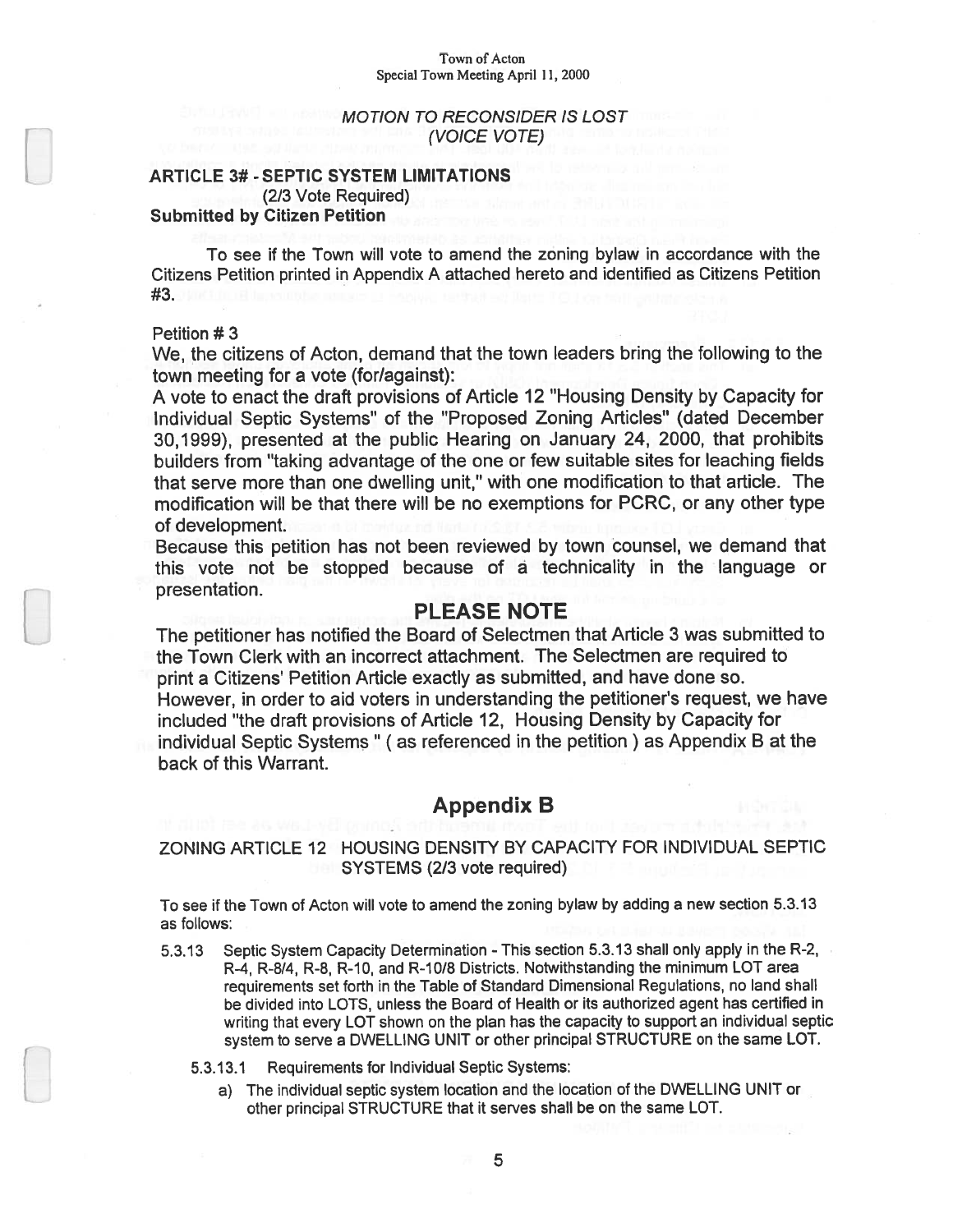- b) The minimum width of the LOT over the linear distance between the DWELLING UNIT location or other principal STRUCTURE and the individual septic system location shall not be less than 100 feet. This minimum width shall be determined by measuring the diameter of the largest circle which can be located along <sup>a</sup> continuous, but not necessarily straight line from the location of the DWELLING UNIT or other principal STRUCTURE to the septic system location without the circumference intersecting the side LOT lines or any portions on the LOT that are located within the Flood Plain District or within wetlands as determined under the Massachusetts Wetlands Protection Act.
- c) Unless exemp<sup>t</sup> hereunder, every <sup>p</sup>lan that is subject to this section 5.3.13 shall bear <sup>a</sup> note stating that no LOT shall be further divided to create additional BUILDING LOTS.
- 5.3.13.2 Exemptions:
	- a) This section 5.3.13 shall not apply to lots shown on <sup>p</sup>lans approved under section 4.2 -Open Space Development (OSD) or section <sup>9</sup> - Planned Conservation Residential Community (PCRC).
	- This section 5.3.13 shall not apply to a plan where every LOT shown on the plan will be serviced by <sup>a</sup> public sewer collection system or <sup>a</sup> private wastewater treatment facility or system that achieves a nitrates concentration of 10ppm or less in the treated effluent.
- 5.3.13.3 Implementation:
	- a) Every LOT exemp<sup>t</sup> under 5.3.13.2.b) shall be subject to <sup>a</sup> recorded restriction that shall require compliance at all times with the advanced treatment standard of l0ppm or less nitrates in the wastewater effluent, or connection to <sup>a</sup> public sewer system. Such restriction shall be recorded for every lot shown on the plan before the issuance of <sup>a</sup> building permit for any LOT on the plan.
	- b) Nothing herein shall be interpreted to require the actual use of individual septic systems. Common septic systems without advanced treatment may be used to service the LOTS shown on <sup>a</sup> <sup>p</sup>lan, provided that the number of LOTS on the <sup>p</sup>lan is not greater than the number of LOTS that can be served by individual septic systems.

Or take any other action relative thereto.

ZONING ARTICLE 12 - Housing Density by Capacity for ind. Septic Systems, 12/30/99 Draft

#### MOTION:

Ms. Friedrichs moves that the Town amend the Zoning By-Law as set forth in Sections A,B, and C of the draft zoning article in Appendix <sup>B</sup> of the warrant, excep<sup>t</sup> that Sections 5.3.13.2 and 5.3.13.3a shall be deleted.

#### MOTION:

Mr. Wood moves to take no action.

MOTION IS LOST

ORGINAL MOTION IS LOST

ARTICLE 4# - HARD LIMIT ON NEW BUILDING PERMITS (2/3 Vote Required) Submitted by Citizens' Petition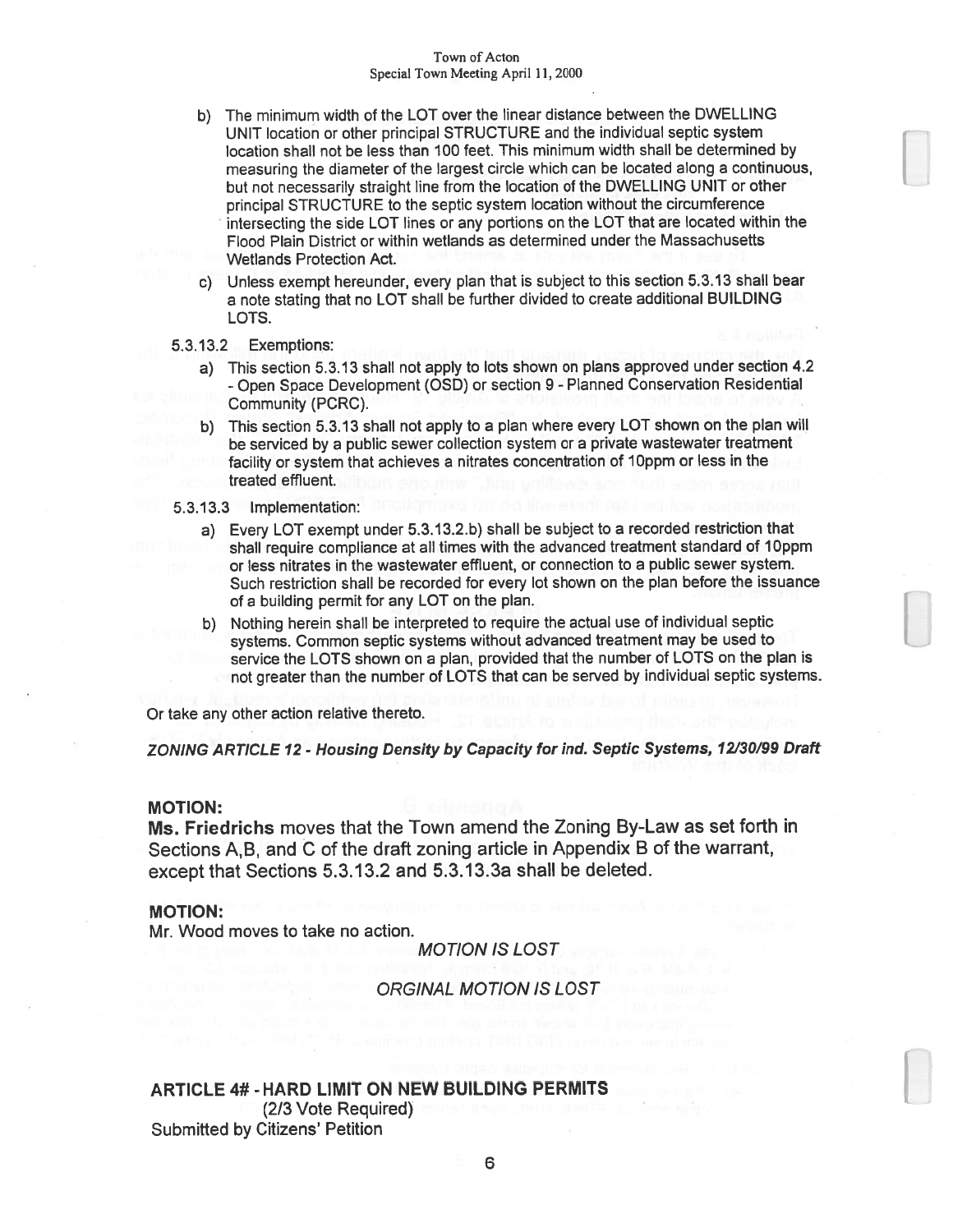To see if the Town will vote to amend the zoning bylaw in accordance with the Citizens Petition printed in Appendix A attached hereto and identified as Citizens Petition #4.

#### Petition # 4

We, the citizens of Acton,, demand that the town leaders bring the following to the town meeting for <sup>a</sup> vote (for/against):

<sup>A</sup> vote to enact <sup>a</sup> hard limit for the number of new building permits issued each year (a "not to exceed" limit), which does not include state mandated exemptions such as affordable housing and senior housing. The number that shall be voted on first is <sup>a</sup> hard limit of 40, which is about one half of the ten year average for new homes built in Acton.

If this vote does not pass at this next special town meeting, we demand that the town leaders hold additional votes at the same meeting for <sup>a</sup> hard limit of 50, 60, and so forth, until <sup>a</sup> hard limit number is found acceptable to the town.

Because this petition has not been reviewed by town counsel, we demand that this vote not be stopped because of <sup>a</sup> technicality in the language or presentation.

## Appendix A

## ZONING ARTICLE 14 CHANGES TO LOT AREA, FRONTAGE, AND LOT WIDTH IN RESIDENTIAL DISTRICTS (2/3 vote required)

To see if the Town of Acton will vote to amend section <sup>5</sup> of the zoning bylaw as follows:

- D. Delete section 5.2.1 and replace it with <sup>a</sup> new section 5.2.1 as follows:
	- 5.2.4 LOT area LOT area shall be determined by calculating the area within <sup>a</sup> LOT including any area within the LOT over which easements have been granted, provided that no area within <sup>a</sup> STREET shall be included in determining minimum LOT area, and provided further that in the R-2, R-4, <sup>R</sup> 8, R-814, R-10, and R-10/8 districts no area within <sup>a</sup> Flood Plain District, or wetland as determined under the Massachusetts Wetlands Protection Act shall be included in determining minimum LOT area. [Note - this section presently reads: 5.2.1 LOT area - LOT area shall be determined by calcula 5.2.1 LOT area - LOT area shall be determined by calculating the area within <sup>a</sup> LOT including any area within the LOT over which easements have been granted, provided that no area within a STREET shall be included in determining minimum LOT area.]
- E. Delete section 5.2.2 and replace it with <sup>a</sup> new section 5.2.2 as follows:
	- 5.2.5 FRONTAGE FRONTAGE shall be measured in <sup>a</sup> continuous line along the sideline of <sup>a</sup> STREET between the points of intersection of the side LOT lines with the STREET, provided that in the R-2, R-4, R-8, R-8/4, R-10, and R-10/8 districts rio portion of <sup>a</sup> STREET sideline that is located within <sup>a</sup> Flood Plain District, or wetland as determined under the Massachusetts Wetlands Protection Act shall be included in determining minimum FRONTAGE. [Note this section presently reads: 5.2.2 FRONTAGE -FRONTAGE shall be measured in <sup>a</sup> continuous line along the sideline of <sup>a</sup> STREET between the points of intersection of the side LOT lines with the STREET.)

7